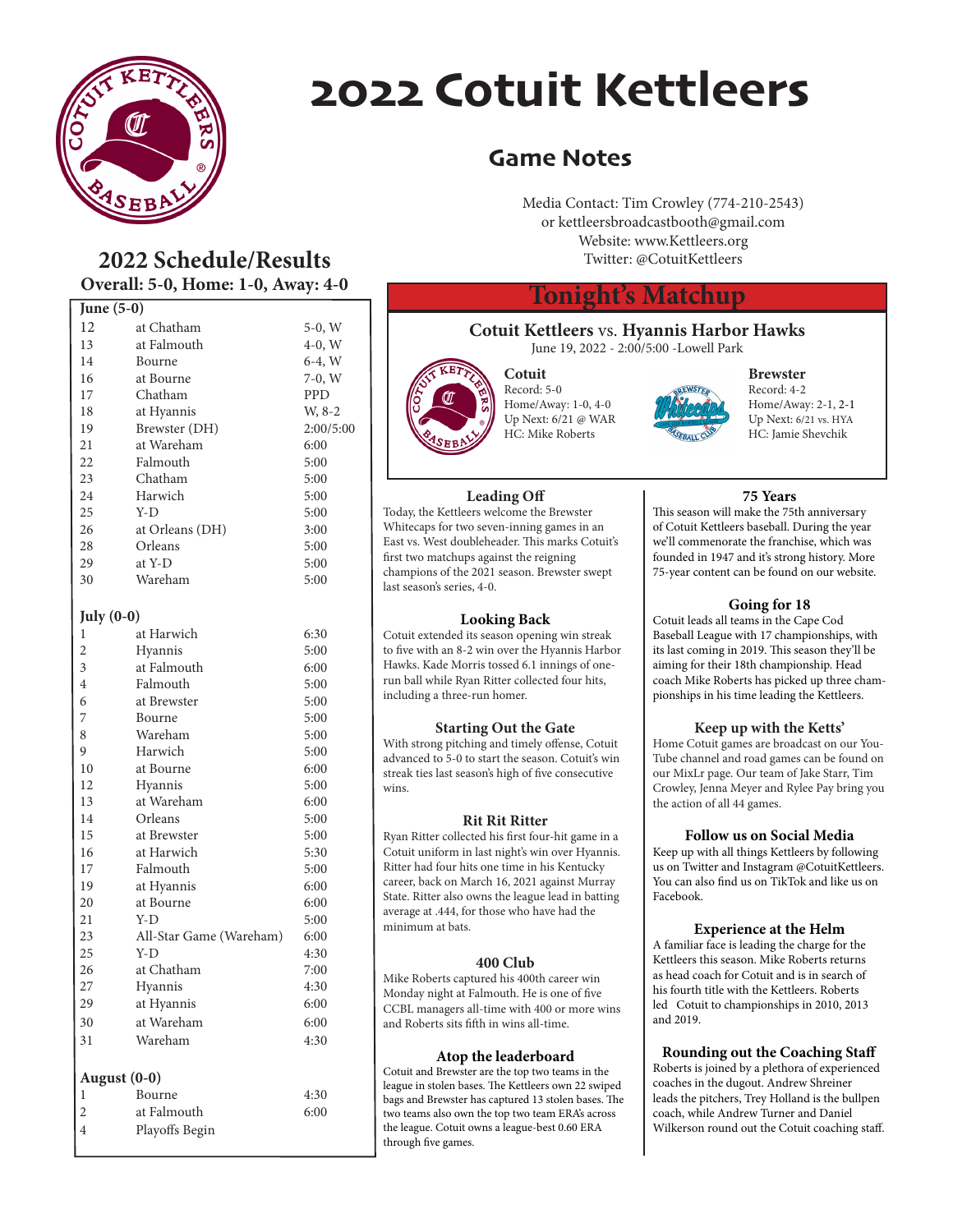#### **2022 Team Stats Offense (Per Game)**

#### **Pitching (Per Game)**

#### **Fielding (Per Game)**

### **Cotuit Record When...**

| West Division: 4-0           |
|------------------------------|
| East Division: 1-0           |
| Score less than 3 runs:0-0   |
|                              |
| Score 6-9 runs: 2-0          |
|                              |
|                              |
| Give up less than 3 runs:4-0 |
| Give up 3-6 runs: 1-0        |
| Give up 6-9 runs: 0-0        |
| Give up 10+ runs: 0-0        |
|                              |
| No Lights: 1-0               |
| Weekdays: 3-0                |
|                              |
| Hit a home run:5-0           |
| Did not hit home run:0-0     |
| Extra-inning games: 0-0      |
| Walk-off games:0-0           |

## **Numerical Roster**<br>Pos. School No. Name Pos. School Year 4 Chandler Simpson IF Georgia Tech Sophomore

| ÷  | линины оннроон        |               | $\overline{\phantom{a}}$ | $^{\circ}$ |
|----|-----------------------|---------------|--------------------------|------------|
| 6  | Justin Miknis         | $\mathcal{C}$ | Kent State               | Junior     |
| 8  | CJ Kayfus             | IF/OF         | Miami                    | Sophomore  |
| 9  | Cam Collier           | OF            | Chipola JC               | Freshman   |
| 10 | Ryan Ritter           | IF            | Kentucky                 | Junior     |
| 11 | <b>Brooks Baldwin</b> | IF/OF         | UNC-Wilmington           | R-Junior   |
| 12 | Tommy Troy*           | IF/OF         | Stanford                 | Sophomore  |
| 13 | Jackson Kelley        | <b>RHP</b>    | Mercer                   | Junior     |
| 14 | Carter Trice          | IF            | <b>NC</b> State          | Sophomore  |
| 15 | Caleb Lomavita        | $\mathcal{C}$ | Cal                      | Freshman   |
| 16 | Kade Kern             | OF            | Ohio State               | Sophomore  |
| 17 | Victor Scott II       | OF            | West Virginia            | Junior     |
| 19 | William Privette      | <b>RHP</b>    | C. of Charleston         | Sophomore  |
| 20 | Zach Cole             | OF            | <b>Ball State</b>        | Junior     |
| 22 | Eddie Park*           | OF            | Stanford                 | Sophomore  |
| 23 | Joey Dixon*           | <b>RHP</b>    | Stanford                 | Sophomore  |
| 24 | Tyler Johnson         | OF/IF         | Coastal Carolina         | Senior     |
| 28 | Ben Johnson*          | <b>RHP</b>    | Ga. Southern             | Sophomore  |
| 30 | Ethan Chenault        | <b>RHP</b>    | UNC-Wilmington           | Sophomore  |
| 33 | Bo Bonds*             | <b>RHP</b>    | La-Lafayette             | Sophomore  |
| 34 | Isaiah Coupet         | LHP           | Ohio State               | Sophomore  |
| 36 | Harrison Cohen        | <b>RHP</b>    | George Washington        | R-Senior   |
| 37 | Dalton Rogers*        | LHP           | Southern Miss            | Sophomore  |
| 38 | Chris Stuart          | LHP           | San Jacinto              | Freshman   |
| 39 | Daniel Brooks         | <b>RHP</b>    | C. of Charleston         | Freshman   |
| 40 | Ryan Bruno*           | <b>LHP</b>    | Stanford                 | Sophomore  |
| 41 | Kade Morris           | <b>RHP</b>    | Nevada                   | Sophomore  |
| 42 | Kenya Huggins         | <b>RHP</b>    | Chipola JC               | Freshman   |
| 43 | TJ Brock              | <b>RHP</b>    | Ohio State               | Senior     |
| 44 | Kyle Karros           | IF            | <b>UCLA</b>              | Sophomore  |
| 45 | Will Jacobson         | RHP/IF        | Harvard                  | Junior     |
| 46 | Ty Johnson            | <b>RHP</b>    | <b>Ball State</b>        | Sophomore  |
| 47 | Tyler Bosma           | <b>LHP</b>    | Kentucky                 | Graduate   |
| 48 | Adam Boucher          | <b>RHP</b>    | Duke                     | Sophomore  |
| 50 | Max Gieg              | <b>RHP</b>    | <b>Boston College</b>    | Junior     |
| 51 | Paul Skenes*          | C/RIP         | Air Force                | Sophomore  |
|    |                       |               |                          |            |

\* indicates signed but not activated

#### **Coaching Staff**

| Bullpen Coach:Trey Holland      |  |
|---------------------------------|--|
|                                 |  |
| Assistant CoachDaniel Wilkerson |  |

#### **Front Office Staff**

| General ManagerBruce Murphy |  |
|-----------------------------|--|

#### **Pronouciations**

- #19 Privette (Priv-it)
- #34 Coupet (Coo-pay)
- #47 Bosma (Boz-ma)
- #48 Boucher (Boo-shay)
- #50 Gieg (gig... like gigabite)
- #51 Skenes (Ski-nz)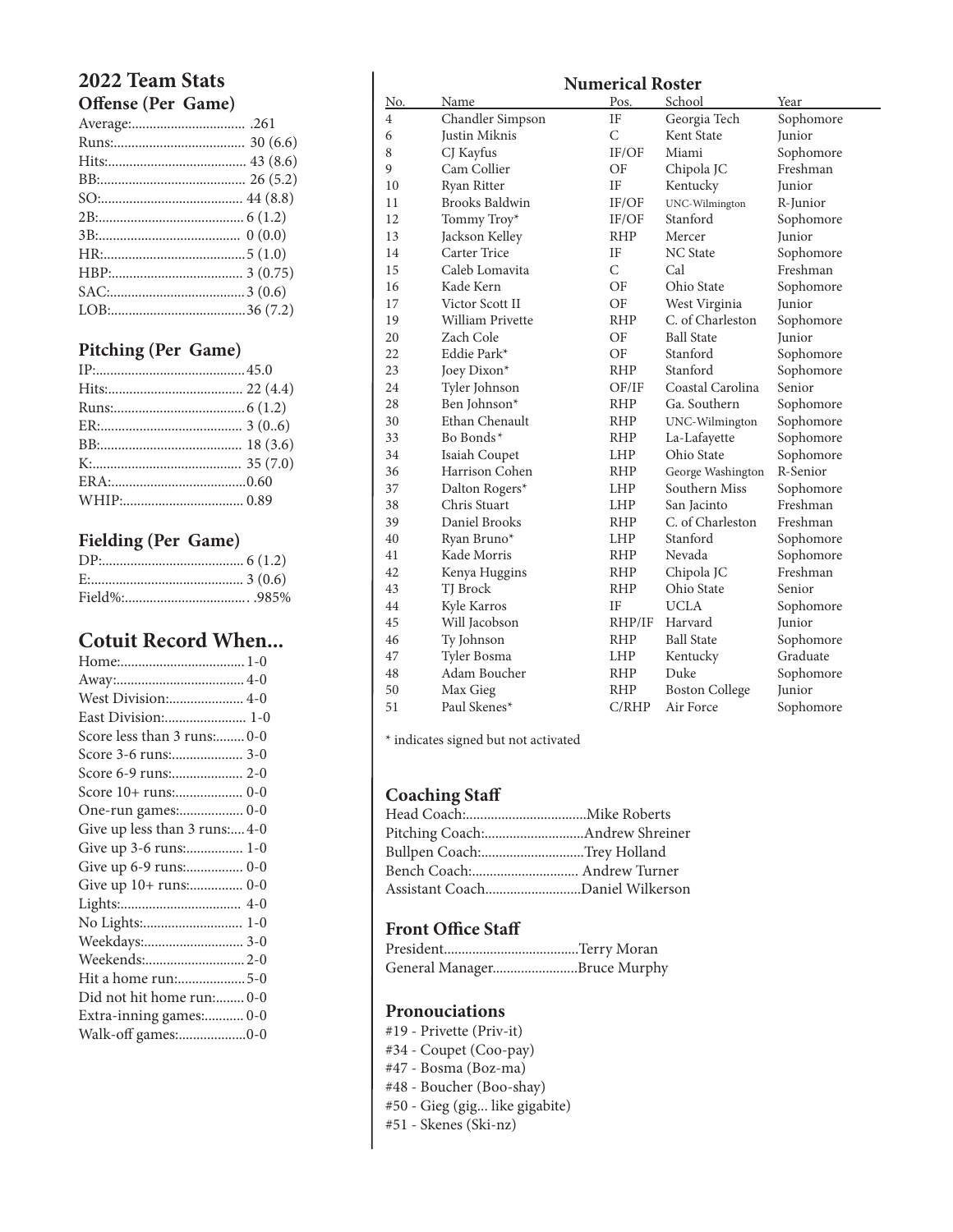| 2022 CCBL Standings       |  |
|---------------------------|--|
|                           |  |
| West                      |  |
| Cotuit Kettleers 5-0      |  |
| Wareham Gatemen3-2-1      |  |
| Bourne Braves 3-2-1       |  |
| Hyannis Harbor Hawks2-3-1 |  |
| Falmouth Commodores 2-4   |  |
|                           |  |
|                           |  |
|                           |  |
| East                      |  |
| Brewster Whitecaps 4-2    |  |
| Harwich Mariners 3-3      |  |
| Y-D Red Sox2-3-1          |  |
| Chatham Anglers 1-3-1     |  |
| Orleans Firebirds 1-4-1   |  |
|                           |  |
|                           |  |
|                           |  |

#### **Ketts' Leaders**

| AVG:  | Chandler Simpson (.571) |
|-------|-------------------------|
| AR:   | Brooks Baldwin (22)     |
| R:    | Kade Kern (6)           |
| Н:    | Brooks Baldwin (8)      |
|       | Ryan Ritter (8)         |
| 2B:   | Ryan Ritter (2)         |
| 3B:   | None                    |
| HR:   | Five Tied (5)           |
| RBI:  | Ryan Ritter (5)         |
| BB:   | Kade Kern (5)           |
| HBP:  | Victor Scott (2)        |
| SO:   | Two Tied (6)            |
| SB:   | Brooks Baldwin (6)      |
|       |                         |
|       |                         |
| APP:  | Four Appearances (2)    |
| IP:   | Kade Morris (10.2)      |
| W     | Five Tied (1)           |
| BB:   | Kade Morris (5)         |
| SO:   | Jackson Kelley (7)      |
| .SV:  | Jackson Kelley (1)      |
|       | TJ Brock (1)            |
| ERA:  | Nine Tied (0.00 ERA)    |
| WHIP: | TJ Brock (0.00)         |
|       | Daniel Brooks (0.00)    |
|       |                         |
|       |                         |

#### **Scouting the Opposition**

#### **At a Glance**

Opponent: Brewster Whitecaps Record: 4-2 (4-2 L10, Streak: 1W) Last Game: W 2-1 vs Chatham on 6/18 Next Game: June 21, vs. Hyannis Last Matchup: 7/19/21; 2-1 Brewster Win

#### **Team Leaders**

| AVG: | Brennan Milone (.350) |
|------|-----------------------|
| H:   | Brennan Milone (7)    |
| R:   | Brennan Milone (3)    |
| HR:  | Alex Freeland (2)     |
| RBI: | Grayson Tatrow (5)    |
| 2B:  | Grayson Tatrow (2)    |
| BB:  | Five Tied (3)         |
| SO:  | Grayson Tatrow (9)    |
| IP:  | Joe Mancini (9.0)     |
| SO:  | Joe Mancini (11.0)    |
| ERA: | Nine Tied (0.00)      |
| W:   | Four Tied (1)         |
| SV:  | Dale Stanavich (1)    |
|      |                       |

#### **Opponent Team Stats**

| Offense (Per Game) |  |  |  |
|--------------------|--|--|--|
|                    |  |  |  |
|                    |  |  |  |
|                    |  |  |  |
|                    |  |  |  |
|                    |  |  |  |
|                    |  |  |  |
|                    |  |  |  |
|                    |  |  |  |
|                    |  |  |  |
|                    |  |  |  |
|                    |  |  |  |

#### **Pitching (Per Game)**

### **Today's Probable Pitcher**

#### **Harrison Cohen RHP, George Washington, Graduate in 2022**

 2022 CCBL Stats: 1-0, 0.00 ERA, 1 G, 5.0 IP, 2 H, 2 K, 0 BB, 0 ER, 0 R, 0 HR, 0 BK, 0 HR, 3.6 K/9 2022 @ GW: 7-7, 3.92 ERA, 14GS, 87.1 IP, 82 H, 93 K, 28 BB, 38 ER, 49 R, 6 HR, 9.6 K/9

| $2022$ Game Log |                        |  |  |  |  |  |
|-----------------|------------------------|--|--|--|--|--|
|                 | Date IP H R ER BB K HR |  |  |  |  |  |
|                 | $6/13$ 5.0 2 0 0 0 2 0 |  |  |  |  |  |
|                 |                        |  |  |  |  |  |
|                 |                        |  |  |  |  |  |
|                 |                        |  |  |  |  |  |
|                 |                        |  |  |  |  |  |
|                 |                        |  |  |  |  |  |
|                 |                        |  |  |  |  |  |
|                 |                        |  |  |  |  |  |
|                 |                        |  |  |  |  |  |



--HAT TRICK: 2022 marks the start of Cohen's third stint with the Kettleers after pitching in Cotuit in 2019 and 2021.

 -SCOUTING REPORT: In his return to the Cape League, Cohen dealed five innings of two-hit ball without surrendering a run and striking out two batters.

 -TO THE DECISION: In rare fashion, Cohen received a decision in all 14 of his starts for George Washington.

-ACCOLADES: 2nd Team All Conference

 -LINE LEADER: In 2022, Cohen led George Washington in wins, WHIP, strikeouts and innings.

 -INNINGS EATER: Cohen led all Kettleers with 87.1 innings in the spring season in 2022.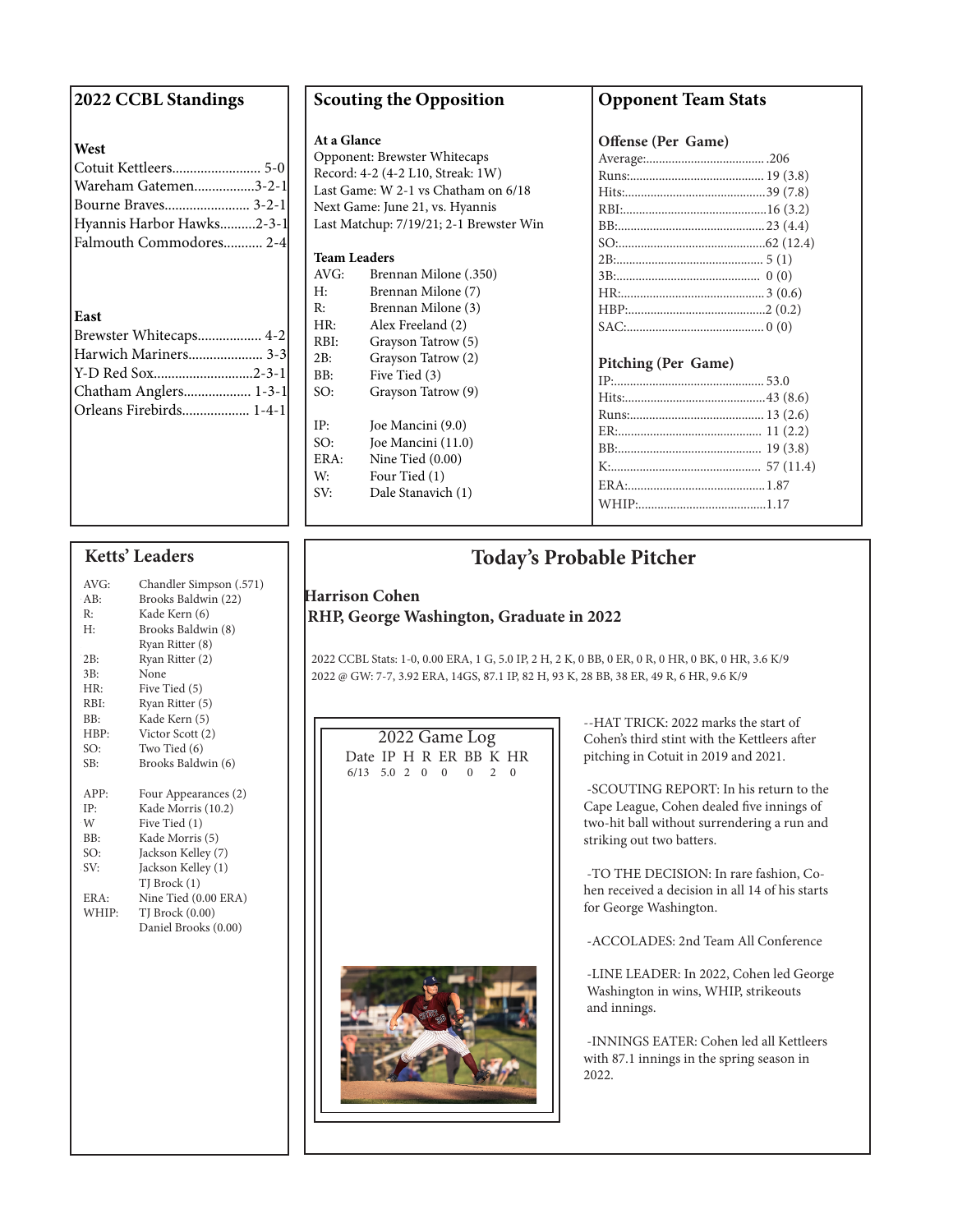## **Transactions**

| Date    | <b>Player</b>   | <b>Transaction</b> |
|---------|-----------------|--------------------|
| Jun. 13 | Cam Hill        | Released           |
| Jun. 15 | Mitch Jebb      | Released           |
| Jun. 15 | CJ Kayfus       | Activated          |
| Jun. 15 | Zach Cole       | Signed/Activated   |
| Jun. 17 | Peyton Williams | Released           |
| Jun. 17 | Kyle Karros     | Activated          |
| Jun. 18 | Jake Berger     | Released           |
| Jun. 18 | Joe Williams    | Released           |
| Jun. 18 | Tyler Johnson   | Signed/Activated   |